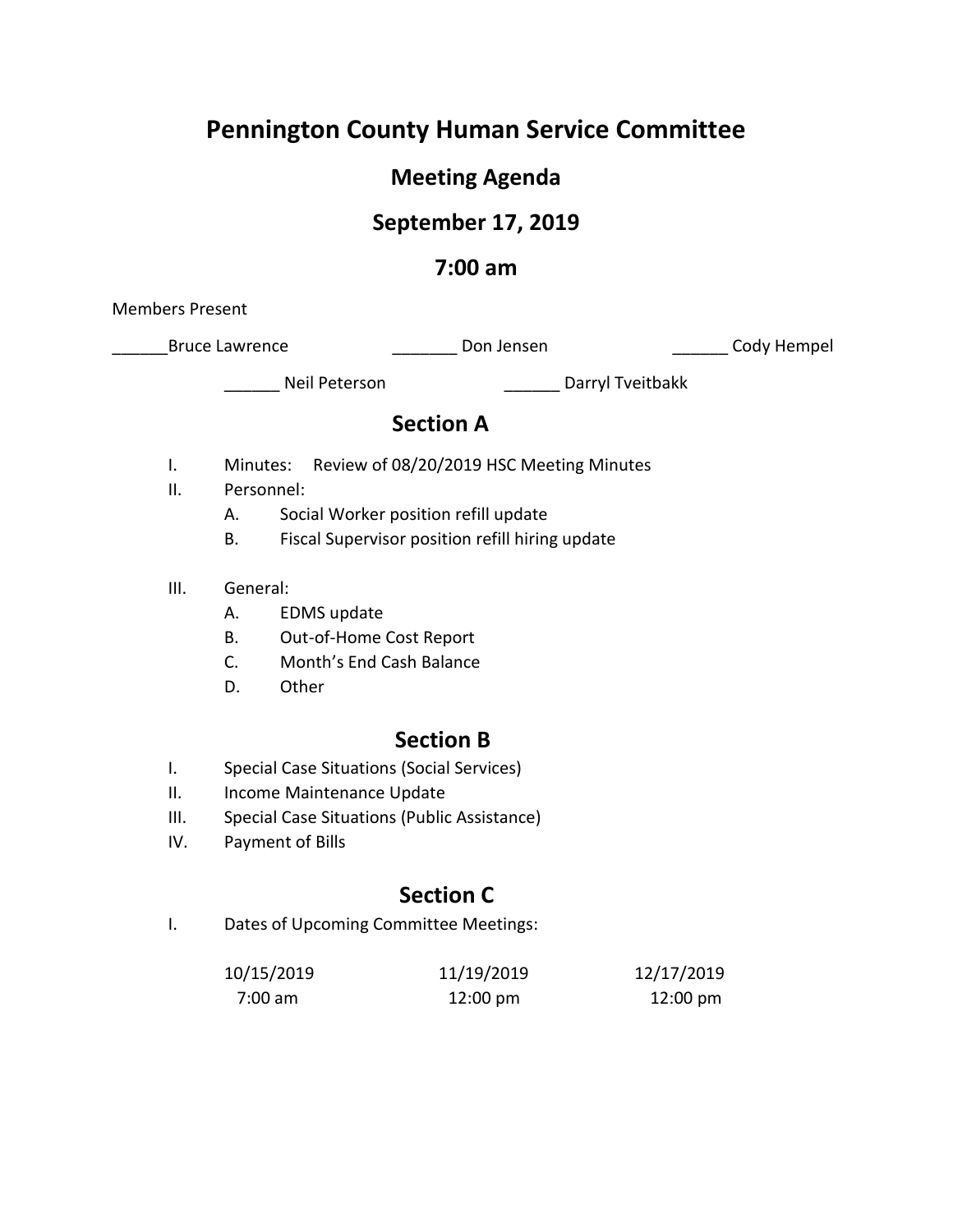A regular meeting of the Pennington County Human Service Committee was held at 7:00 a.m., August 20, 2019, at Pennington County Human Services.

#### COMMITTEE MEMBERS PRESENT:

Bruce Lawrence Cody Hempel Don Jensen Neil Peterson Darryl Tveitbakk

#### STAFF MEMBERS PRESENT:

Julie Sjostrand, Director Scott Sommers Kathleen Herring Maureen Monson Carol Johnson

## **SECTION A**

I. MINUTES: The July 16, 2019, Human Service Committee Meeting Minutes were electronically posted for review. Noting no corrections or changes, a recommendation was made to forward the Minutes to the Consent Agenda.

### II. PERSONNEL:

A. The Director presented updates on the hiring status of a Social Worker position, Eligibility Worker position, and Office Support Specialists positions.

### III. GENERAL:

- A. The Director presented an update on CaseWorks, an EDMS (electronic data management system). After the presentation, the recommendation was to forward this item to the Consent Agenda.
- B. The Director presented an update on the agency's computer replacement/upgrade plan. After the presentation, the recommendation was to forward this item to the Consent Agenda.
- C. The Out-of-Home Cost Report through July 2019 was presented for review.
- D. Month's end cash balance for July 2019 stands at \$3,554,336.75.

### **SECTION B**

I. No Social Service cases were presented for special case review.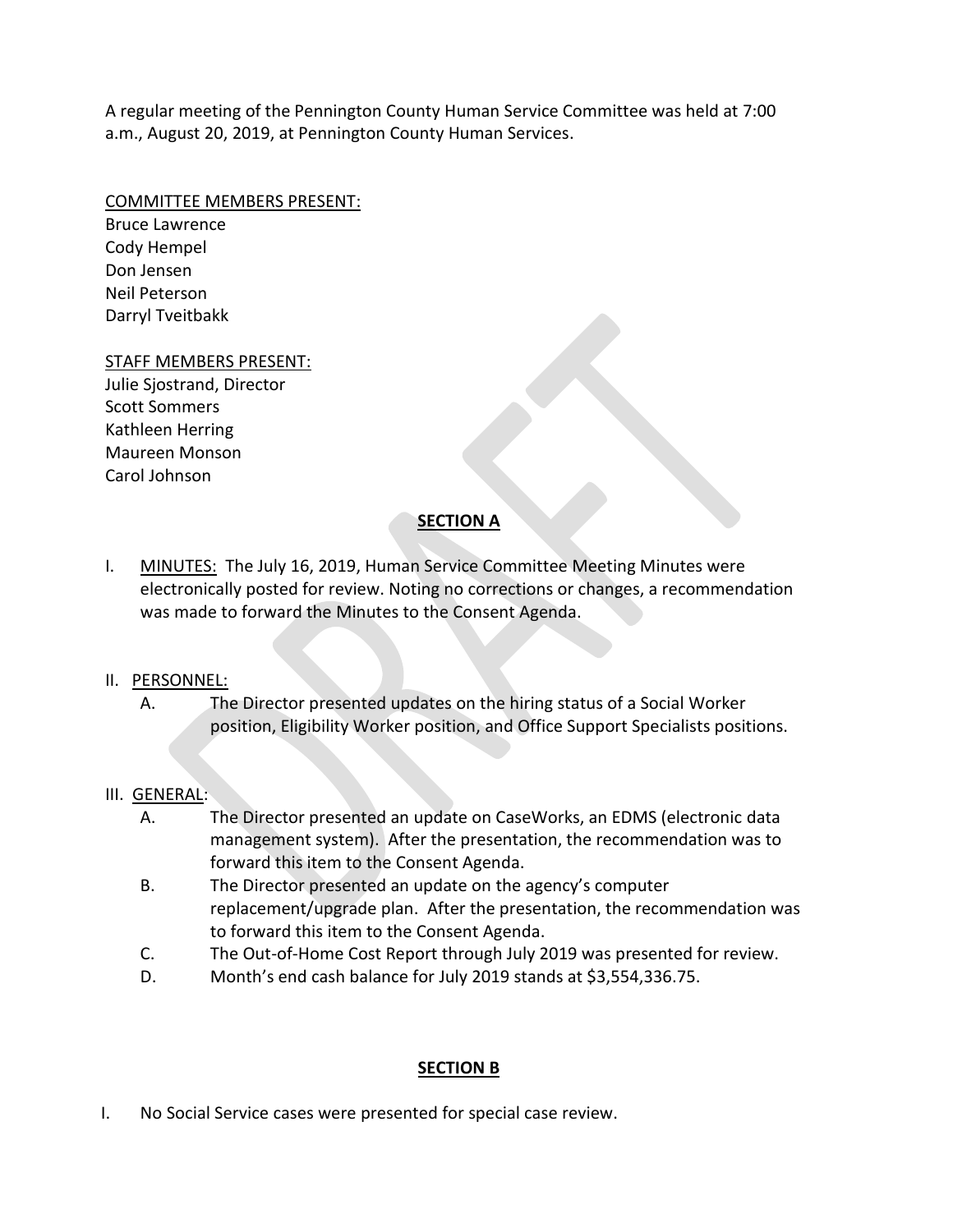- II. The Income Maintenance Supervisor presented the Emergency Assistance/Emergency General Assistance July 2019 report of activity. The Supervisor also reported the Income Maintenance open case count stands at 1,724.
- III. No Income Maintenance cases were presented for special case consideration.
- IV. A listing of bills presented for payment was reviewed. A recommendation for payment of the bills was forwarded to the Consent Agenda.

### **SECTION C**

Be it resolved that the foregoing record is a true and accurate recording of the official actions and recommendations of the Human Service Committee for Pennington County and, as such, constitutes the official minutes thereof.

| Chair:  |  |  |  |  |  |
|---------|--|--|--|--|--|
| Attest: |  |  |  |  |  |
|         |  |  |  |  |  |

NEXT COMMITTEE MEETING: September 17, 2019, at 7:00 a.m.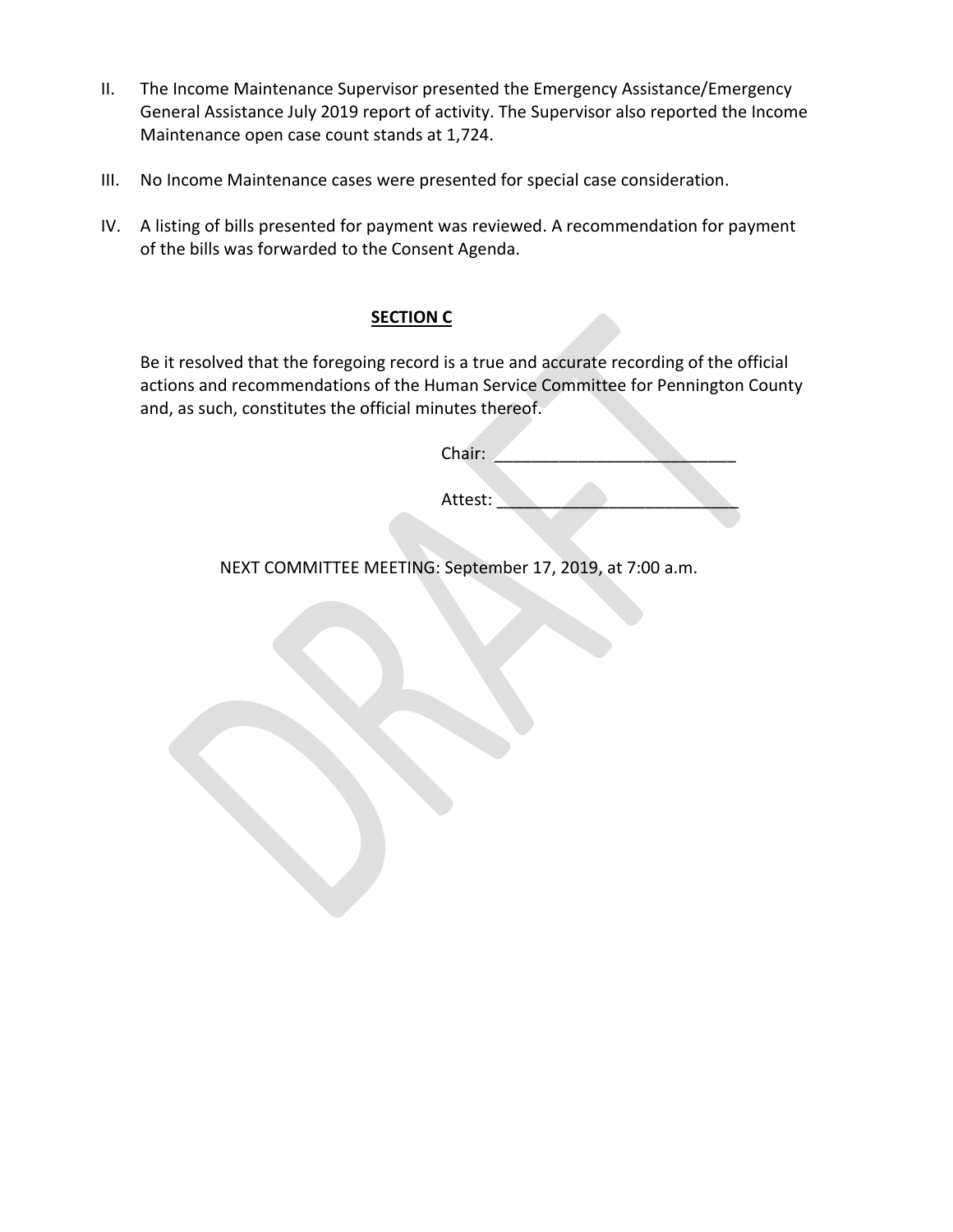## **Pennington County Human Services Income Maintenance Unit 2019 Active Cases by Program**

|                              | Jan            | Feb   | <b>Mar</b>  | Apr              | <b>May</b>     | Jun   | Jul            | <b>Aug</b>     | <b>Sep</b>   | Oct          | <b>Nov</b> | <b>Dec</b> |
|------------------------------|----------------|-------|-------------|------------------|----------------|-------|----------------|----------------|--------------|--------------|------------|------------|
| Cash                         |                |       |             |                  |                |       |                |                |              |              |            |            |
| <b>MFIP</b>                  | 37             | 37    | 38          | 37               | 39             | 41    | 45             | 39             |              |              |            |            |
| <b>DWP</b>                   | 11             | 11    | 8           | $\boldsymbol{9}$ | $\overline{7}$ | 8     | 4              | $\overline{4}$ |              |              |            |            |
| GA                           | 44             | 41    | 39          | 38               | 38             | 38    | 34             | 39             |              |              |            |            |
| <b>GRH</b>                   | 56             | 58    | 56          | 54               | 47             | 52    | 51             | 53             |              |              |            |            |
| <b>MSA</b>                   | 62             | 63    | 67          | 67               | 65             | 64    | 66             | 62             |              |              |            |            |
| EA                           | $\overline{2}$ | 0     | $\mathbf 0$ | 1                | $\overline{2}$ | 4     | $\overline{3}$ | $\overline{0}$ |              |              |            |            |
| <b>EGA</b>                   | 1              | 0     | $\mathbf 0$ | $\pmb{0}$        | $\overline{0}$ |       | $\mathbf{1}$   | $\overline{2}$ |              |              |            |            |
| <b>TOTAL</b>                 | 213            | 210   | 208         | 206              | 198            | 208   | 204            | 199            | $\mathbf 0$  | $\mathbf{0}$ | 0          | 0          |
| Food                         |                |       |             |                  |                |       |                |                |              |              |            |            |
| <b>SNAP</b>                  | 488            | 495   | 501         | 491              | 483            | 460   | 446            | 434            |              |              |            |            |
| <b>TOTAL</b>                 | 488            | 495   | 501         | 491              | 483            | 460   | 446            | 434            | $\mathbf 0$  | 0            | 0          | 0          |
|                              |                |       |             |                  |                |       |                |                |              |              |            |            |
| <b>Health Care</b>           |                |       |             |                  |                |       |                |                |              |              |            |            |
| MA (MAXIS)                   | 538            | 519   | 519         | 521              | 521            | 522   | 519            | 513            |              |              |            |            |
| <b>IMD</b>                   | 6              | 6     | 6           | $\overline{7}$   | 5              | 5     | 5 <sup>1</sup> | 5 <sup>1</sup> |              |              |            |            |
| QMB                          | 242            | 236   | 243         | 242              | 238            | 239   | 241            | 239            |              |              |            |            |
| <b>SLMB</b>                  | 70             | 70    | 65          | 63               | 70             | 70    | 72             | 65             |              |              |            |            |
| $QI-1$                       | 12             | 13    | 12          | 12               | 11             | 11    | 14             | 16             |              |              |            |            |
| MA (METS/MNsure)             | 785            | 792   | 785         | 784              | 787            | 781   | 773            | 770            |              |              |            |            |
| MCRE (METS)                  | 23             | 27    | 29          | 30               | 27             | 25    | 51             | 52             |              |              |            |            |
| <b>TOTAL</b>                 | 1,676          | 1,663 | 1,659       | 1,659            | 1,659          | 1,653 | 1,675          | 1,660          | $\mathbf 0$  | $\mathbf{0}$ | 0          | 0          |
|                              |                |       |             |                  |                |       |                |                |              |              |            |            |
| <b>Total Active Programs</b> |                |       |             |                  |                |       |                |                |              |              |            |            |
|                              | 2,377          | 2,368 | 2,368       | 2,356            | 2,340          | 2,321 | 2,325          | 2,293          | $\mathbf{0}$ | 0            | 0          | 0          |
|                              |                |       |             |                  |                |       |                |                |              |              |            |            |
| <b>Total Active Cases</b>    |                |       |             |                  |                |       |                |                |              |              |            |            |
|                              | 1,730          | 1,753 | 1,762       | 1,744            | 1,737          | 1,725 | 1,724          | 1,580          |              |              |            |            |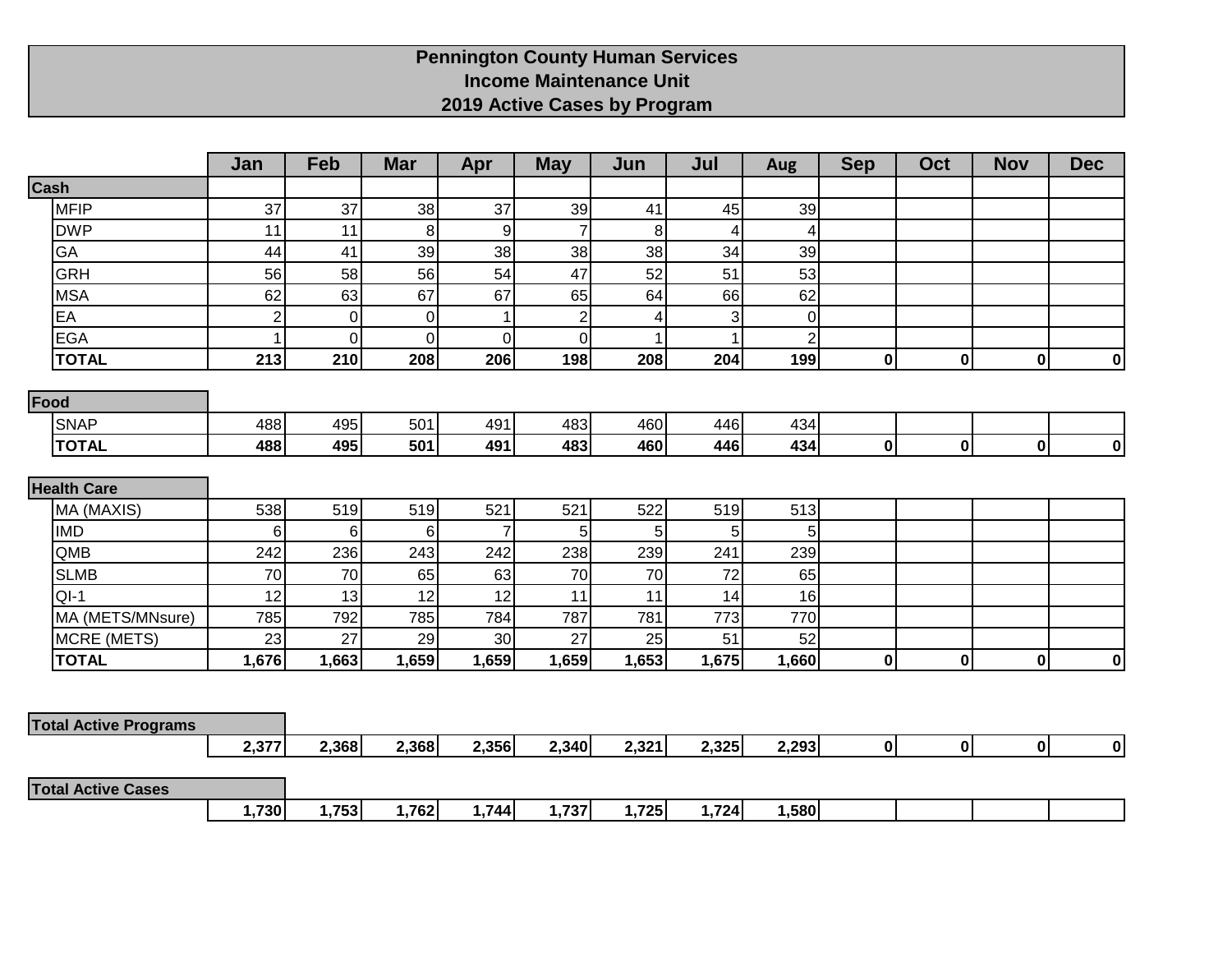# **Pennington County Human Services Emergency Assistance/Emergency General Assistance Emergency Requests Related to Potential Evictions/Housing and Utilities August-19**

| <b>Approvals</b>   |             |        |                |                      |                 |                |                         |               |
|--------------------|-------------|--------|----------------|----------------------|-----------------|----------------|-------------------------|---------------|
| <b>Eligibility</b> | <b>File</b> | Case   | <b>Request</b> | <b>Employment</b>    | Number of L     | Amount and I   | <b>Agency</b>           | Date of       |
| Worker             | <b>Date</b> |        |                | <b>Status</b>        | <b>Children</b> | <b>Purpose</b> | <b>Action</b>           | <b>Action</b> |
|                    |             |        |                |                      |                 | \$244.70 to    |                         |               |
|                    |             |        |                | 2 adults: 1 RSDI and |                 | prevent        |                         |               |
| X157535            | 8/22/2019   | 426194 | natural gas    | 1 GA                 |                 | disconnect.    | EGA Approved - \$244.70 | 8/27/2019     |
| <b>TOTAL</b>       |             |        |                |                      |                 | IEA            | \$0.00                  |               |
|                    |             |        |                |                      |                 | <b>EGA</b>     | \$244.70                |               |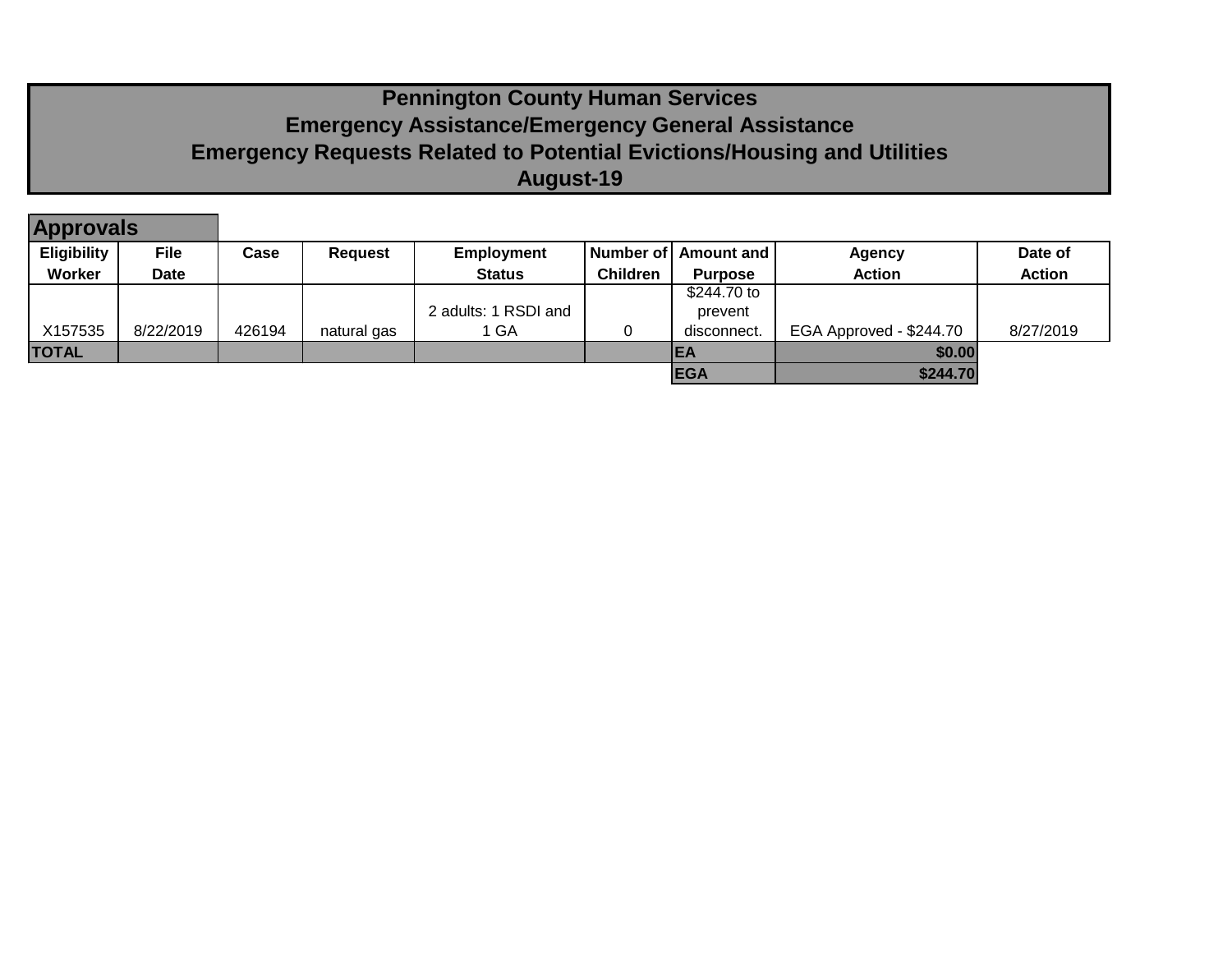| <b>Denials</b>     |             |         |                |                           |                 |                |                       |               |
|--------------------|-------------|---------|----------------|---------------------------|-----------------|----------------|-----------------------|---------------|
| <b>Eligibility</b> | <b>File</b> | Case    | <b>Request</b> | <b>Employment</b>         | Number of       | Amount and     | Agency                | Date of       |
| <b>Worker</b>      | <b>Date</b> |         |                | <b>Status</b>             | <b>Children</b> | <b>Purpose</b> | <b>Action</b>         | <b>Action</b> |
|                    |             |         |                |                           |                 | \$282.89 to    | EA Denied.            |               |
|                    |             |         |                | 2 adults: 1 full time and |                 | prevent        | Salvation Army paid   |               |
| X157535            | 8/8/2019    | 870075  | electric       | unemploved                |                 | disconnect.    | \$282.89.             | 8/20/2019     |
|                    |             |         |                |                           |                 |                | EGA Denied.           |               |
|                    |             |         |                | 2 adult: both             |                 |                | Not Pennington County |               |
| X157554            | 7/23/2019   | 2340684 | unknown        | unemployed                |                 | unknown        | residents.            | 8/7/2019      |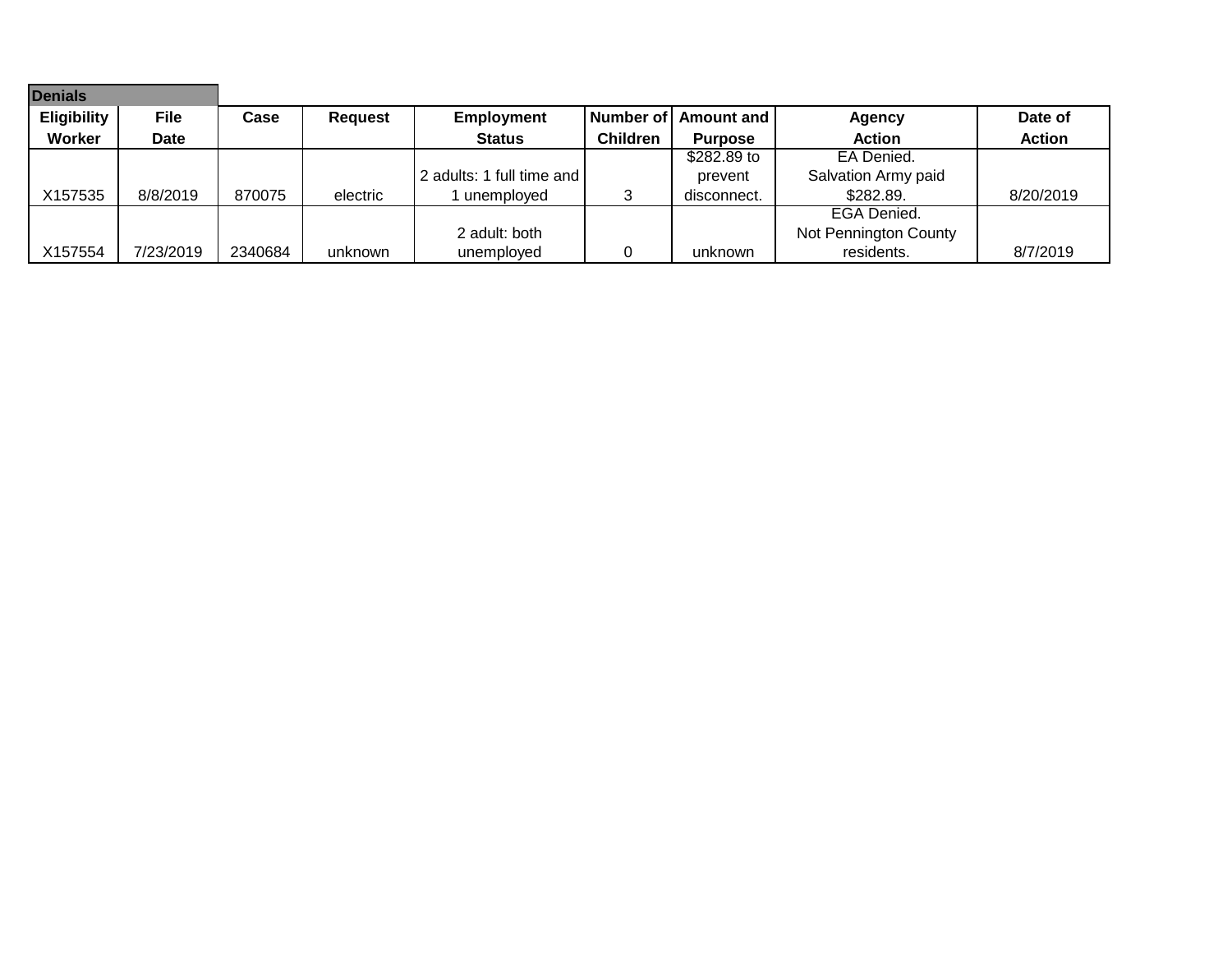|                         |                     | January          | February         | March              | April               | May               | June                | July               | August                     | September         | October            | November          | December                  | <b>YTD</b>          | 2018       | Change   |
|-------------------------|---------------------|------------------|------------------|--------------------|---------------------|-------------------|---------------------|--------------------|----------------------------|-------------------|--------------------|-------------------|---------------------------|---------------------|------------|----------|
| Expense                 |                     | 2019             | 2019             | 2019               | 2019                | 2019              | 2019                | 2019               | 2019                       | 2019              | 2019               | 2019              | 2019                      |                     |            |          |
| Foster Care             | \$                  | 7,196.74 \$      | 3,233.92 \$      | 4,614.70 \$        | 4,346.82 \$         | 4,591.20 \$       | 5,498.49 \$         | 3,297.66 \$        | $6,121.44$ \$              | $-5$              | $-5$               | $-5$              | $-5$                      | 38,900.97 \$        | 129,553.02 | $-70.0%$ |
| Rule 4                  | $\mathsf{S}$        | $-5$             | 2,396.30 \$      | $2,164.40$ \$      | 2,396.30 \$         | $-5$              | $\sim$              | -\$                | $\mathsf{S}$<br>$\sim 100$ | $-5$              | \$<br>$\sim$ $-$   | - Ś<br>$\sim$     | - \$<br>$\sim$            | 6,957.00 \$         | 22,882.58  | $-69.6%$ |
| Rule 8                  |                     | Ŝ.               | $-5$             | $\sim$             | -Ś                  | 597.00 \$         | $\sim$              | $\mathsf{S}$       | $-5$                       | $-5$              | $\sim$             |                   | - \$<br>$\sim$            | 597.00 \$           | 22,526.00  | $-97.3%$ |
| Rule 5                  | Ŝ.                  | $4,367.51$ \$    | 4,420.29 \$      | 4,122.44           |                     | $-5$              | 1,030.68 \$         | 8,981.64           |                            |                   |                    |                   | \$<br>$\sim$              | 22,922.56 \$        | $\sim$     | #DIV/0!  |
| Corrections             | s.                  | $9,815.00$ \$    | 10,445.00 \$     | 8,400.00 \$        | 10,662.00           | 15,295.00         | 14,796.00 \$        | 8,060.00           | 8,502.00                   | - \$<br>$\sim$    | - S<br>$\sim$      | $\sim$            | \$<br>$\sim$              | 85,975.00 \$        | 148,366.09 | $-42.1%$ |
| Adoption Aid            | - S                 | $\sim$ $-$       |                  | -Ś                 | 2,377.58            | -Ś                | 354.00              |                    |                            |                   |                    |                   | - \$<br>$\sim$            | $2,731.58$ \$       | 1,998.00   | 36.7%    |
| <b>Totals</b>           | -\$                 | 21,379.25 \$     | 20,495.51 \$     | 19,301.54 \$       | 19,782.70 \$        | 20,483.20 \$      | 21,679.17 \$        | 20,339.30 \$       | 14,623.44 \$               | - \$              | $-5$               | $-5$              | $-5$                      | 158,084.11 \$       | 325,325.69 | $-51.4%$ |
| Revenue                 |                     |                  |                  |                    |                     |                   |                     |                    |                            |                   |                    |                   |                           |                     |            |          |
| Reimburse               | $\frac{1}{2}$       | 891.17 \$        | 923.97 \$        | $911.88 \quad $$   | $911.88 \quad $$    | 72.88 \$          | 864.00 \$           | 1,705.00 \$        | $-5$                       | $-5$              | $-5$               | $-5$              | - \$<br>$\sim$            | $6,280.78$ \$       | 16,090.35  | $-61.0%$ |
| MH Recovery             |                     | \$               | $\sim$           |                    |                     |                   |                     |                    |                            |                   |                    |                   | Ś.                        | $-5$                | $\sim$     | #DIV/0!  |
| 4E Recovery             |                     | \$               | 5,173.00         |                    | $\mathsf{S}$        | 2,049.00          | $\mathsf{S}$        | $\sim$<br>S.       | 1,419.00                   |                   |                    |                   | \$                        | 8,641.00 \$         | 20,273.00  | $-57.4%$ |
| <b>NFC Settlement</b>   |                     |                  |                  |                    |                     |                   |                     |                    |                            |                   |                    |                   | Ŝ.                        | $-5$                | 18,624.00  |          |
| Totals                  | -\$                 | 891.17 \$        | $6,096.97$ \$    | $911.88$ \$        | $911.88$ \$         | 2,121.88 \$       | $864.00\frac{1}{2}$ | 1,705.00 \$        | $1,419.00$ \$              | $-5$              | - \$<br>$\sim$     | - Ś<br>$\sim 100$ | - Ś<br>$\sim$             | 14,921.78 \$<br>- Ś | 54,987.35  | $-72.9%$ |
| Net Expense             | - Ś                 | 20,488.08 \$     | 14,398.54 \$     | 18,389.66 \$       | 18,870.82 \$        | 18,361.32 \$      | 20,815.17 \$        | 18,634.30 \$       | 13,204.44 \$               | $-5$              | $-5$               | $-5$              | $-5$                      | 143,162.33 \$       | 270,338.34 | $-47.0%$ |
|                         |                     |                  |                  |                    |                     |                   |                     |                    |                            |                   |                    |                   |                           |                     |            |          |
| 2018 Totals             | \$                  | 35,448.65 \$     | 63,270.36 \$     | 61,788.82 \$       | 36,195.34 \$        | 23,845.12 \$      | 17,949.84 \$        | 10,692.30 \$       | 21,618.95 \$               | 19,223.33 \$      | 12,548.84 \$       | 20,673.42 \$      | 25,247.10                 |                     |            |          |
| <b>YTD Change</b>       | - Ś                 | $(14,960.57)$ \$ | $(63,832.39)$ \$ | $(107, 231.55)$ \$ | $(124, 556.07)$ \$  | $(130,039.87)$ \$ | $(127, 174.54)$ \$  | $(119, 232.54)$ \$ | $(127, 647.05)$ \$         | $(146,870.38)$ \$ | $(159, 419.22)$ \$ | $(180,092.64)$ \$ | (205, 339.74)             |                     |            |          |
|                         |                     |                  |                  |                    |                     |                   |                     |                    |                            |                   |                    |                   |                           |                     |            |          |
|                         |                     | 2018             | 2018             | 2018               | 2018                | 2018              | 2018                | 2018               | 2018                       | 2018              | 2018               | 2018              | 2018                      |                     |            |          |
|                         |                     | January          | February         | March              | April               | May               | June                | July               | August                     | September         | October            | November          | December                  | YTD                 |            |          |
| Expense                 |                     |                  |                  |                    |                     |                   |                     |                    |                            |                   |                    |                   |                           |                     |            |          |
| <b>Foster Care</b>      | - \$                | 20,422.62 \$     | 21,938.13 \$     | 16,419.01          | 18138.79            | 15188.92          | 17235.44            | 10243.67           | 9966.44                    | 15224.34          | 10223.73           | 11520.88          | 6809.05 \$                | 173,331.02          |            |          |
| Rule 4                  | −\$                 | $2,310.43$ \$    | $2,343.60$ \$    | 2,116.80           | 3006.07             | 2909.1            | 4149.04             | 2909.1             | 3138.44                    | 2398.04           |                    | 2361.89           | $2285.7$ \$               | 29,928.21           |            |          |
|                         | Ŝ.                  | $-5$             | 18,528.00 \$     | 2,406.00           |                     |                   | 597                 |                    | 995                        | 995               | 995                |                   | 1194 \$                   | 26,181.04           |            |          |
| Rule 8                  |                     |                  |                  |                    |                     |                   |                     |                    |                            |                   |                    |                   |                           |                     |            |          |
| Rule 5                  |                     |                  |                  |                    |                     | $\overline{0}$    | $\mathbf 0$         |                    |                            |                   |                    |                   | $3012.2$ \$               | 3,012.20            |            |          |
| Corrections             | - \$                | 13,041.00 \$     | 23,798.00 \$     | 43,146.09          | 16791               | 17470             | 15818               | 8900               | 9402                       | 2406              | 2724               | 11732.16          | 13090 \$                  | 178,318.25          |            |          |
| <b>Adoption Aid</b>     | <u>ې</u>            | 1,998.00         |                  |                    |                     |                   |                     |                    |                            |                   |                    |                   | 0 <sub>s</sub>            | 1,998.00            |            |          |
| Totals                  | \$                  | 37,772.05 \$     | 66,607.73 \$     | 64,087.90 \$       | 37,935.86 \$        | 35,568.02 \$      | 37,799.48 \$        | 22,052.77 \$       | 23,501.88 \$               | 21,023.38 \$      | 13,942.73 \$       | 25,614.93 \$      | $26,390.95$ \$            | 412,768.72          |            |          |
| Revenue                 |                     |                  |                  |                    |                     |                   |                     |                    |                            |                   |                    |                   |                           |                     |            |          |
| Reimburse               | $\ddot{\mathsf{s}}$ | 2,794.44 \$      | $3,163.37$ \$    | 2,299.08 \$        | 1,740.52 \$         | 977.90 \$         | $1,225.64$ \$       | $2,006.47$ \$      | 1,882.93 \$                | 1,800.05 \$       | 1,393.89 \$        | 554.51 \$         | $1,143.85$ \$             | 20,982.65           |            |          |
| MH Recovery             |                     | -\$              | $\sim$           |                    |                     |                   |                     |                    |                            |                   |                    |                   | \$                        | $\sim$ 100 $\pm$    |            |          |
| 4E Recovery             |                     | $\frac{1}{2}$    | 174.00           |                    | $\ddot{\mathsf{S}}$ | 10,745.00         | $\mathsf{S}$        | 9,354.00           |                            |                   |                    | 4,387.00          | \$                        | 24,660.00           |            |          |
|                         |                     |                  |                  |                    |                     |                   |                     |                    |                            |                   |                    |                   |                           |                     |            |          |
| <b>NFC Sewettlement</b> |                     |                  |                  |                    |                     |                   | 18,624.00           |                    |                            |                   |                    |                   | $201.00$ \$               | 18,825.00           |            |          |
| Totals                  | - Ś                 | 2,794.44 \$      | $3,337.37$ \$    | $2,299.08$ \$      | $1,740.52 \quad$ \$ | 11,722.90 \$      | 19,849.64 \$        | $11,360.47$ \$     | $1,882.93$ \$              | $1,800.05$ \$     | $1,393.89$ \$      | $4,941.51$ \$     | $1,344.85$ \$<br>$\Omega$ | 64,467.65           |            |          |
| Net Expense             | $\prec$             | 34,977.61 \$     | 63,270.36 \$     | 61,788.82 \$       | 36,195.34 \$        | 23,845.12 \$      | 17,949.84 \$        | 10,692.30 \$       | 21,618.95 \$               | 19,223.33 \$      | 12,548.84 \$       | 20,673.42 \$      | 25,046.10 \$              | 348,301.07          |            |          |